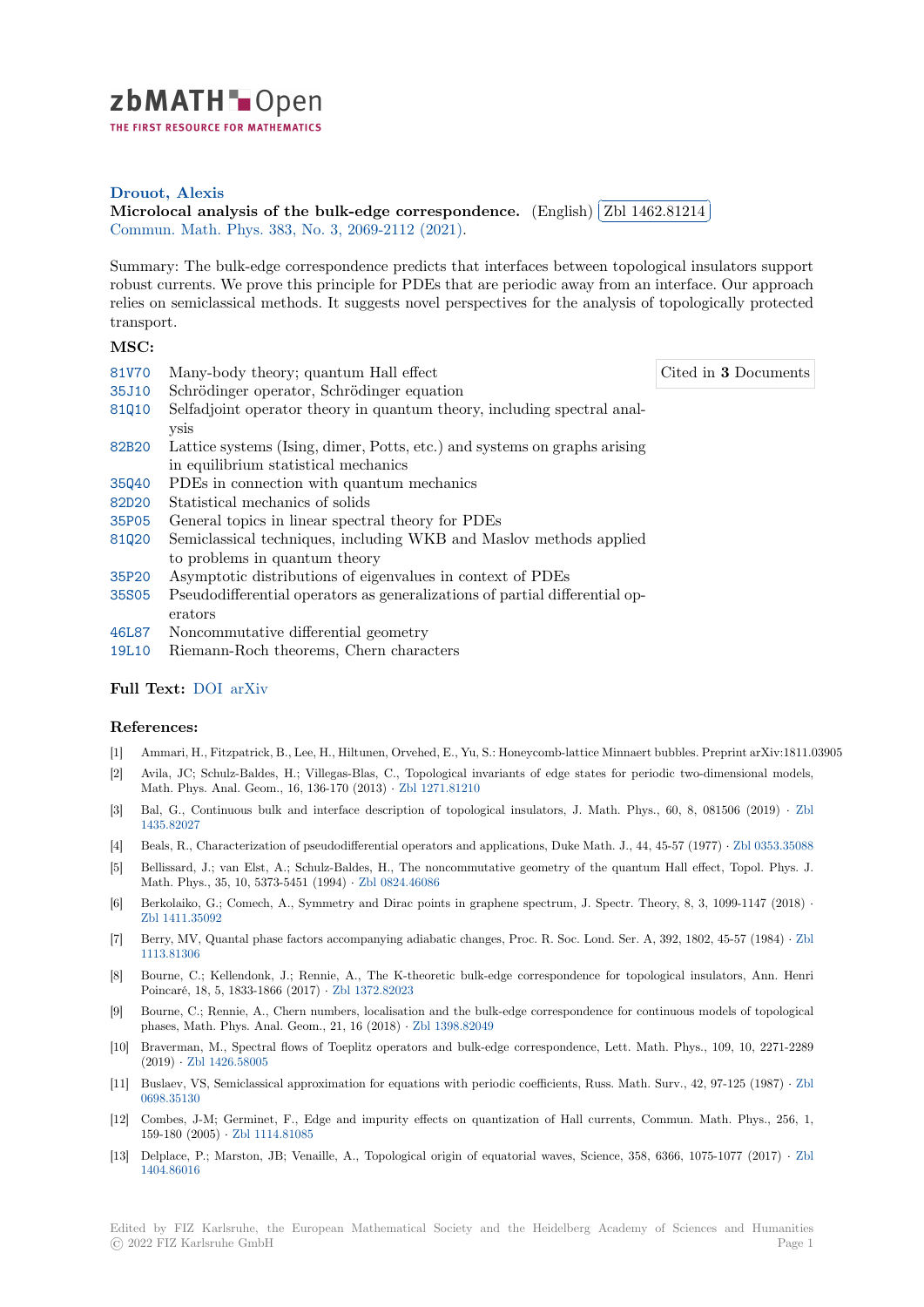- [14] Dimassi, M., Asymptotic expansions of slow perturbations of the periodic Schrödinger operator, Commun. Partial Differ. Equ., 18, 5-6, 771-803 (1993) *·* Zbl 0784.35071
- [15] Dimassi, M.; Duong, AT, Trace asymptotics formula for the Schrödinger operators with constant magnetic fields, J. Math. Anal. Appl., 416, 1, 427-448 (2014) *·* Zbl 1300.35111
- [16] Dimassi, M.; Guillot, JC; Ralston, J., Semiclassical asymptotics in magnetic Bloch bands, J. Phys. A, 35, 35, 7597-7605 (2002) *·* Zbl 1066.81541
- [17] Dimassi, M.; Guillot, JC; Ralston, J., On effective Hamiltonians for adiabatic perturbations of magnetic Schrödinger operators, Asymptot. Anal., 40, 2, 137-146 (2004) *·* [Zbl 1130.81](https://zbmath.org/1300.35111)344
- [18] Dimassi, M.; Sjöstrand, J., Spectral Asymptotics in the Semi-Classical Limit (1999), London: London Mathematical Society, London *·* [Zbl 092](https://zbmath.org/1066.81541)6.35002
- [19] Dimassi, M.; Zerzeri, M., A local trace formula for resonances of perturbed periodic Schrödinger operators, J. Funct. Anal., 198, 1, 142-159 (2003) *·* Zbl 1090.35065
- [20] Drouot, A.: The bulk-edge correspondence for continuous dislocated systems. Preprint arXiv:1810.10603 *·* Zbl 1428.82009
- [21] Drouot, [A., Characteriza](https://zbmath.org/0926.35002)tion of edge states in perturbed honeycomb structures, Pure Appl. Anal., 1, 3, 385-445 (2019) *·* Zbl 1423.35275
- [22] Drouot, A., The bulk-ed[ge corresponden](https://zbmath.org/1090.35065)ce for continuous honeycomb lattices, Commun. Partial Differ. Equ., 44, 12, 1406-1430 (2019) *·* Zbl 1428.82009
- [23] Drouot, A.: Ubiquity of conical points in topological insulators. Preprint arXiv:004.07068 *·* Zbl 07329545
- [24] [Drouot, A.,](https://zbmath.org/1423.35275) Weinstein, M.: Edge states and the Valley Hall Effect. Preprint arXiv:1910.03509 *·* Zbl 1442.82003
- [25] Drouot, [A., Fefferman,](https://zbmath.org/1428.82009) C.L., Weinstein, M.I.: Defect modes for dislocated periodic media. Preprint arXiv:1810.05875 *·* Zbl 07220093
- [26] Dyn'kin, EM, An operator calculus based upon the Cauchy-Green formula, J. Soviet Math.,4[, 4, 329-34 \(197](https://zbmath.org/07329545)5) *·* Zbl 0338.47011
- [27] Elbau, P.; Graf, GM, Equality of bulk and edge Hall conductances revisted, Commun. Math. P[hys., 229, 415-43](https://zbmath.org/1442.82003)2 (2002) *·* Zbl 1001.81091
- [28] [Elgart, A](https://zbmath.org/07220093).; Graf, GM; Schenker, JH, Equality of the bulk and the edge Hall conductances in a mobility gap, Commun. Math. Phys., 259, 185-221 (2005) *·* Zbl 1086.81081
- [29] Faure, F.: Manifestation of the topological index formula in quantum waves and geophysical waves. Preprint arXiv:1901.10[592](https://zbmath.org/1001.81091)
- [30] [Fedosov, BV](https://zbmath.org/1001.81091), A direct proof of the formula for the index of an elliptic system in Euclidean space, Funkcional. Anal. i Prilozen., 4, 4, 83-84 (1970) *·* Zbl 0244.35073
- [31] Fefferman, CL; Lee-Thorp,J[P; Weinstein, M](https://zbmath.org/1086.81081)I, Edge states in honeycomb structures, Ann. PDE, 2, 12 (2016) *·* Zbl 1404.35128
- [32] Fefferman, C.L., Lee-Thorp, J.P., Weinstein, M.I.: Topologically protected states in one-dimensional systems. vol. 247, No. 1173. Memoirs of the American Mathematical Society (2017) *·* Zbl 1379.35076
- [33] Fefferman, CL; Lee[-Thorp, JP; We](https://zbmath.org/0244.35073)instein, MI, Honeycomb Schroedinger operators in the strong-binding regime, Commun. Pure Appl. Math., 71, 6, 1178-1270 (2018) *·* Zbl 1414.35061
- [34] Fefferman, CL; Weinstein, MI, Honeycomb lattice potentials and Dirac points, J. Am. Math. Soc., 25, 4, 1169-1220 (2012) *·* Zbl 1316.35214
- [35] Freund, S.; Teufel, S., Peierls substitution for magnetic Bloch bands, Anal. PDE, 9, 4, 773-811 (2016) *·* Zbl 1343.81088
- [36] Gérard, C.; Martinez, A.; Sjöstrand, S., A m[athematical appr](https://zbmath.org/1414.35061)oach to the effective Hamiltonian in perturbed periodic problems, Commun. Math. Phys., 142, 217-244 (1991) *·* Zbl 0753.35057
- [37] [Graf, GM; Port](https://zbmath.org/1316.35214)a, M., Bulk-edge correspondence for two-dimensional topological insulators, Commun. Math. Phys., 324, 3, 851-895 (2012) *·* Zbl 1291.82120
- [38] Graf, GM; Shapiro, J., The bulk-edge correspondence for disordered chiral chains, Commun. Math. Phys., 363, 3, 829-846 (2018) *·* Zbl 1401.82031
- [39] Graf, GM; Tauber, C., Bulk-edge correspondence for two-dimensional Floquet topological insulators, Ann. Henri Poincaré, 19, 3, 709-741 (2018) *·* [Zbl 1392.](https://zbmath.org/1291.82120)82008
- [40] Guillot, JC; Ralston, J.; Trubowitz, E., Semi-classical methods in solid state physics, Commun. Math. Phys., 116, 401-415 (1988) *·* [Zbl 0672.35014](https://zbmath.org/1401.82031)
- [41] Haldane, FDM; Raghu, S., Possible realization of directional optical waveguides in photonic crystals with broken time-reversal symmetry, Phys. Rev. [Lett., 100, 1, 01](https://zbmath.org/1392.82008)3904 (2008)
- [42] Halperin, BI, Quantized Hall conductance, current-carrying edge states, and the existence of extended states in a twodimensi[onal disordered](https://zbmath.org/0672.35014) potential, Phys. Rev. B, 25, 4, 2185-2190 (1982)
- [43] Hatsugai, Y., The Chern number and edge states in the integer quantum hall effect, Phys. Rev. Lett., 71, 3697-3700 (1993) *·* Zbl 0972.81712
- [44] Helffer, B.; Sjöstrand, J., Equation de Schrödinger avec champ magnétique et équation de Harper (1989), Berlin: Springer, Berlin *·* Zbl 0699.35189
- [45] Helffer, B.; Sjöstrand, J., On diamagnetism and de Haas-van Alphen effect, Ann. Inst. H. Poincaré Phys. Théor., 52, 4, 303-375 (1990) *·* [Zbl 071](https://zbmath.org/0972.81712)5.35070
- [46] Hörmander, L., The Analysis of Linear Partial Differential Operators. III. Pseudodifferential Operators (1985), Berlin: Springe[r-Verlag, Berlin](https://zbmath.org/0699.35189) *·* Zbl 0601.35001